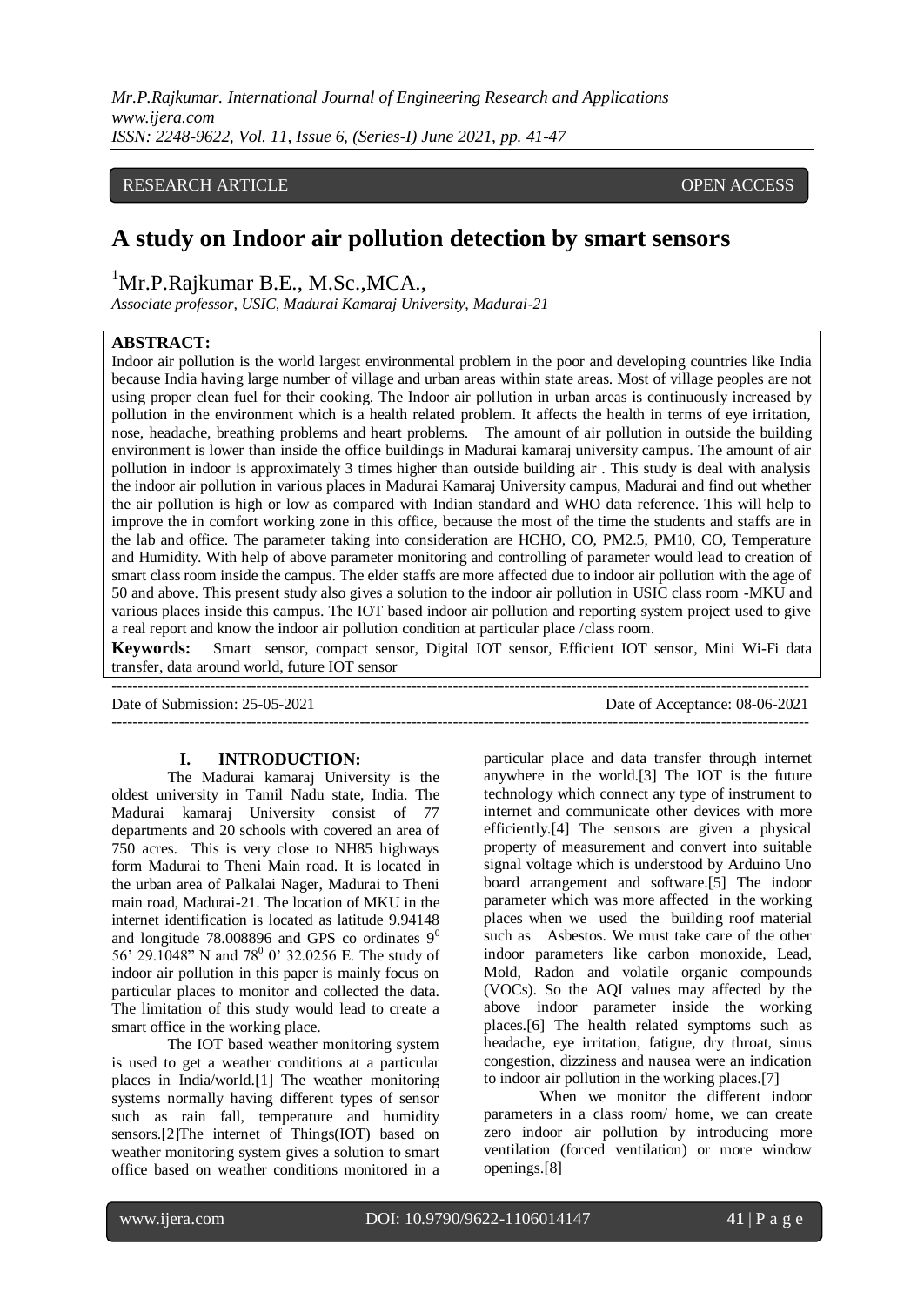# **II. METHODOLOGY:**

Indoor air pollution system consist of Arduino Uno board, smart sensors, open source Arduino Uno software and a laptop computer with network connection. The Prana Air smart sensor compact pack –portable instrument also used to support this paper. The sample data were taken in Madurai kamaraj University campus (USIC centre), Madurai by using a Laptop with an Arduino Uno board connection arrangement with necessary sensors. In this system three sensors (Temperature, Humidity and CO2 sensor) were used in a bread board with Arduino Uno board connection. The board was connected to laptop through a USB port. The various data were collected and tabulated to express our views in a chart format for better understanding. All the data analysis were carried out with help of data sample taken in a particular place(USIC centre), date and time compared with Indian standard data/ WHO standards to give a better solution to create a smart home/office.

## **Indoor air quality standards:**

|  | Table: 1 Threshold values for indoor quality parameters: |  |  |  |
|--|----------------------------------------------------------|--|--|--|
|--|----------------------------------------------------------|--|--|--|

| <b>Parameters</b>    |                                  | <b>Units</b>           | <b>Classifications</b> |
|----------------------|----------------------------------|------------------------|------------------------|
|                      |                                  |                        | <b>Class A</b>         |
| Basic IAQ parameters | CO <sub>2</sub>                  | ppm                    | Ambient + $350$        |
|                      | PM 2.5                           | $\mu g/\overline{m}^3$ | <15                    |
|                      | CO                               | $\mu$ g/m <sup>3</sup> | $\langle 2$            |
|                      | TVOC (equivalent to isobutylene) | $\mu$ g/m <sup>3</sup> | $<$ 200                |
| Complementary IAQ    | <b>PM 10</b>                     | $\mu$ g/m <sup>3</sup> | < 50                   |
| parameters           | CH <sub>2</sub> O                | $\mu$ g/m <sup>3</sup> | $<$ 30                 |
|                      | SO <sub>2</sub>                  | $\mu g/m^3$            | $<$ 40                 |
|                      | NO <sub>2</sub>                  | $\mu$ g/m <sup>3</sup> | $<$ 40                 |
|                      | O <sub>3</sub>                   | $\mu$ g/m <sup>3</sup> | $<$ 50                 |
|                      | Total Microbial count            | $CFU/m^3$              | Indoor $\leq$ ambient  |
|                      | Occupant satisfaction            | $\%$                   | 90                     |

#### **Table 2**: Threshold value for various VOCs in IAQ

| Parameter                    | Units     | Threshold value |
|------------------------------|-----------|-----------------|
| Formaldehyde(HCHO)           | $\mu$ g/m | 30              |
| Toluene                      | $\mu$ g/m | 300             |
| $Accept(2-propanone)(C3H5O)$ | $\mu$ g/m | -               |
| Benzene                      | $\mu$ g/m |                 |
| Acetaldehyde                 | $\mu$ g/m | 140             |
| Epichlorohydrin(106-89-8)    | $\mu$ g/m |                 |
| Naphthalene(91-20-3)         | $\mu$ g/m | Q               |

**Table 3: AQI Average as per TNPCB (Tamil Nadu pollution control Board):**

| <b>AQI</b> | <b>Remark</b>       | <b>Colour</b>      | <b>Possible health impacts</b>              |
|------------|---------------------|--------------------|---------------------------------------------|
| $0 - 50$   | Good                | <b>Green</b>       | <b>Minimal impact</b>                       |
| 51-100     | <b>Satisfactory</b> | <b>Light Green</b> | Minor breathing discomfort to sensitive     |
|            |                     |                    | people                                      |
| 101-200    | <b>Moderate</b>     | <b>Yellow</b>      | Breathing discomfort to the people with     |
|            |                     |                    | lungs, asthma and heart diseases            |
| 201-300    | Poor                | <b>Orange</b>      | Breathing discomfort to most people on      |
|            |                     |                    | prolonged exposure                          |
| 301-400    | Very poor           | <b>Red</b>         | <b>Respiratory illness on prolonged</b>     |
|            |                     |                    | exposure                                    |
| 401-500    | <b>Severe</b>       | <b>Dark brown</b>  | <b>Affects healthy people and seriously</b> |
|            |                     |                    | impacts those with existing diseases        |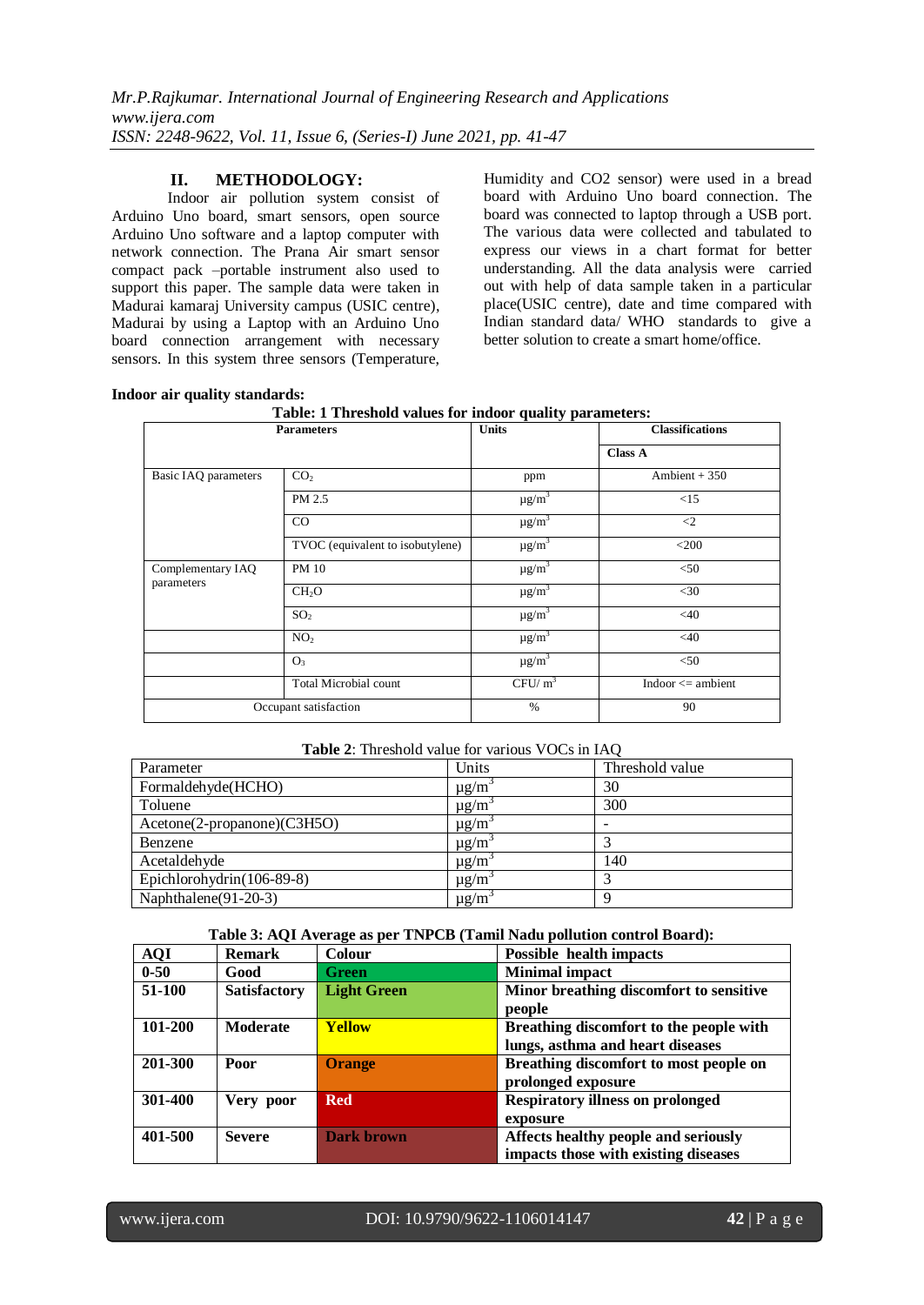

**Fig 1: Air pollution component**

# **III. SYSTEM ARCHITECTURE: The internet of Things (IOT):**

" The Internet of Things(IOT) is a system of inter related computing devices, mechanical and digital machines, objects, animals or people that are provided with unique identifiers and the ability to

transfer data over a network without requiring human-to-human or human to computer interaction"

This is the new technology recently popular among the researchers because utilize more easily and get efficient and accurate result in digital/analog mode output



**IV. SYSTEM ARCHITECTURE: A.SYSTEM DESIGN FOR INDOOR AIR POLLUTION:**

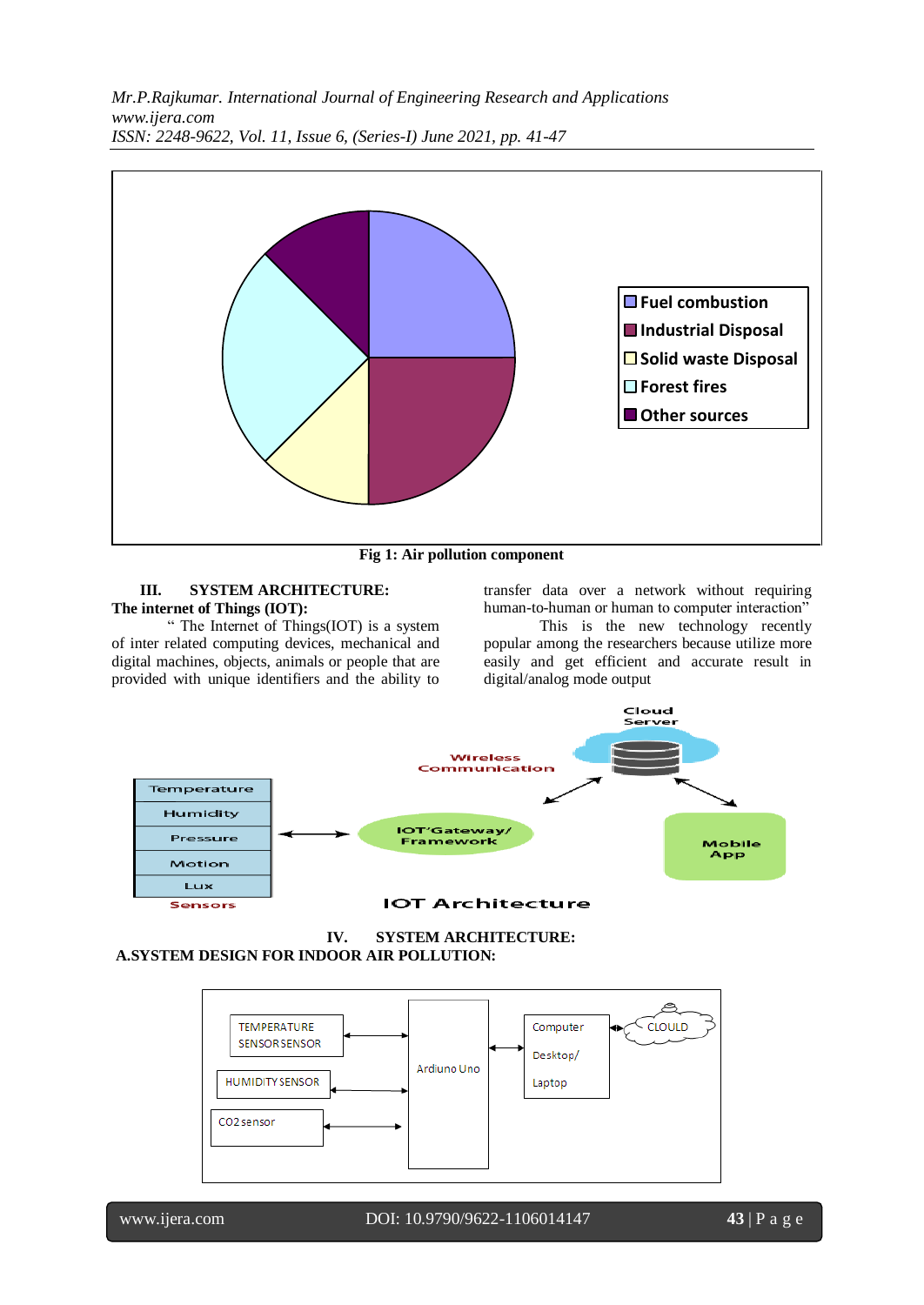#### **Arduino Uno Board:**

 Arduino Uno is open source software available in the Internet. It is a microcontroller with having inbuilt ADC. It is operated with  $+5V$  Dc voltage. The USB cable is used to connect the Arduino Uno Board with USB port of the system. It having 14 Nos. of I/O pins, 6-Analog pin, 3-Nos. of Ground pin and 6-Nos. of PWM pins are available in the board.

 The board was activated by one power supply with 3.3V and another pin with 5V DC pin. Also one Tx and One Rx pin also available to communicate of data sending/receiving with Wi-Fi board or communicate with another Arduino Uno board that is board to board communication. In this system proposed model used with Arduino Uno board, Arduino software and hardware circuit for sensor and other connections.

#### **B: SENSORS:**

The system consists of  $CO<sub>2</sub>$ , Temperature and humidity sensors. These sensors are used to measure the humidity, temperature and  $CO<sub>2</sub>$  level as a environmental parameter. The sensor outputs are in the form of analog voltage. The microcontroller in the Arduino Uno microcontroller will convert them into a Digital signal. These digital signals also available in the serial monitor graph as a continuous data output. It is possible to store all the data in a Excel format sheet with help of special software PLX-DAQ Tag for future reference.

## **C: TEMPERATURE AND HUMIDITY SENSOR:**

 The Commercial DHT11 sensor which is available in the market as a dual sensor type in a single unit(pack). The humidity sensor and thermistor are used to measure the quality of surrounding air and gives an digital output on digital pin in Arduino Uno Board. Some sensor not having the analog pins. The output may be obtained for every second based the program coding written (1000 µsec). The power supply required is 3-5V. It works well for the range of 20-80% humidity reading with 5% accuracy. The temperature reading is measured by this sensor in the range of  $0-50\degree$ C with  $+/-2$  C accuracy.



**Figure 2:** Temperature and Humidity sensor DHT11

# **D: Carbon dioxide sensor:**

 The carbon dioxide sensors available in the code MG-811 module. It is more sensitivity to CO2 gas particularly. The operating voltage is VCC: 6V DC. The output may be in the form of Analog mode. We can easily convert in to digital form with help of Arduino Uno Board circuit and its software. This sensor is more compatible for Arduino Uno and Raspberry pi. It is used in Green house analysis. The threshold value for carbon dioxide is 350 ppm as per ASHRAE –American standard. The carbon dioxide gases would be come from automobile combustion and Industrial exhaust gases mixed with air as a outdoor source.

#### **E: Formaldehyde (HCHO) gas sensor:**

It is a odour gas available in the form cent and nail polishes in office/home places. It leads to asthma when the threshold value is high in

office/class room. The threshold value is 30  $\mu$ g/m<sup>3</sup>. We observed that the value of HCHO is within the limit in the class room/USIC/MKU

# **E: Wi-Fi MODULE:**

 The utilized Arduino Uno ESP8266 board was a special kind in this series, which having a inbuilt Wi-Fi module with TC/IP protocol. So that the system was easily connected to Wi-Fi Network in the form of plug-in type arrangement. It can work with a supply voltage of 3.3V. The initial connections were initializing with AT commands to configure the Arduino Uno board. Some times more than one Arduino Uno board was used and communicates between them in form of clientserver mode. The disadvantage was found in this board was only having minimum number of analog pins.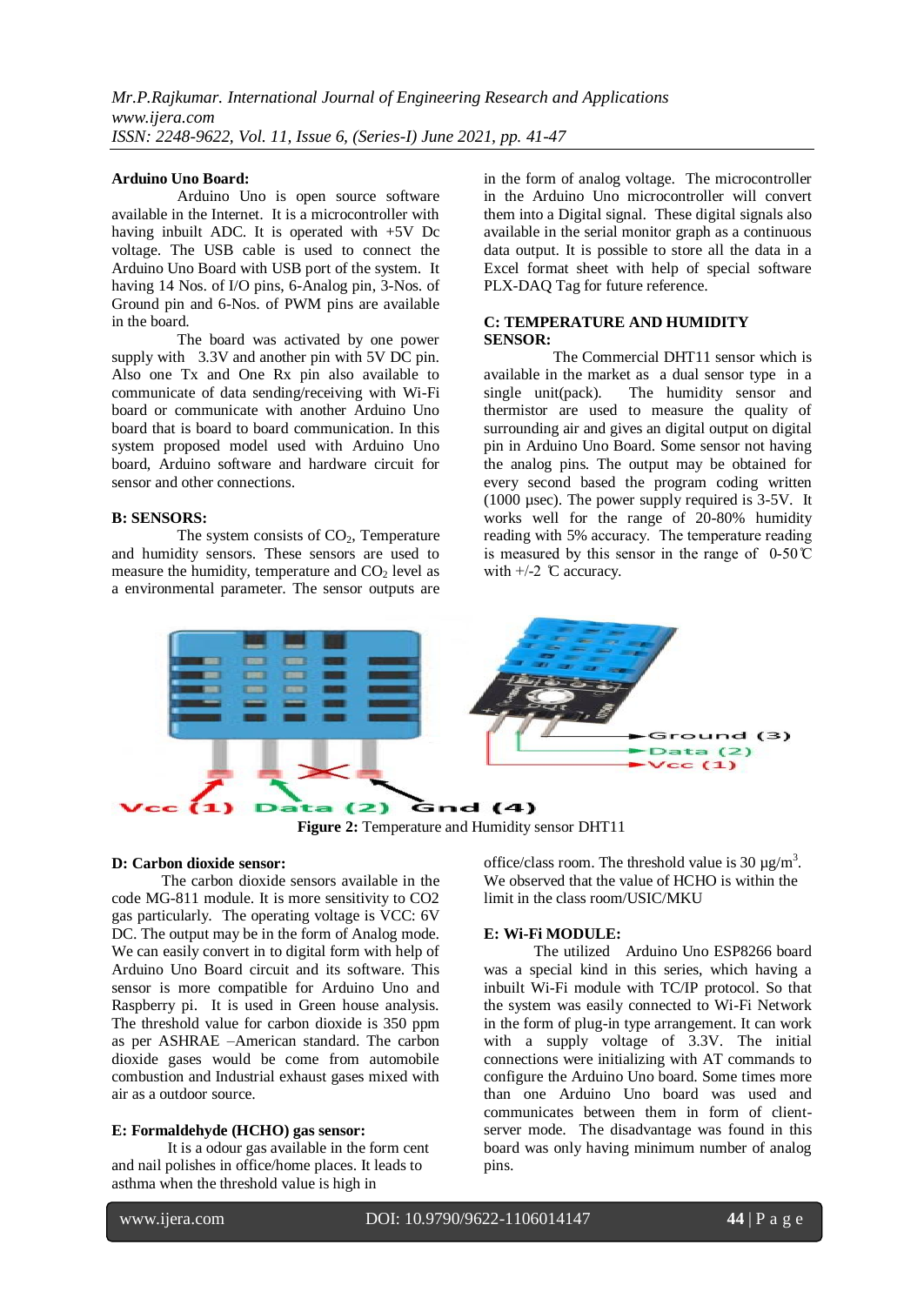*Mr.P.Rajkumar. International Journal of Engineering Research and Applications www.ijera.com ISSN: 2248-9622, Vol. 11, Issue 6, (Series-I) June 2021, pp. 41-47*



**Figure 3 : Ardunio Uno board fitted with various sensor setup**



**Figure 4: Arduino Uno board with 9V DC power supply**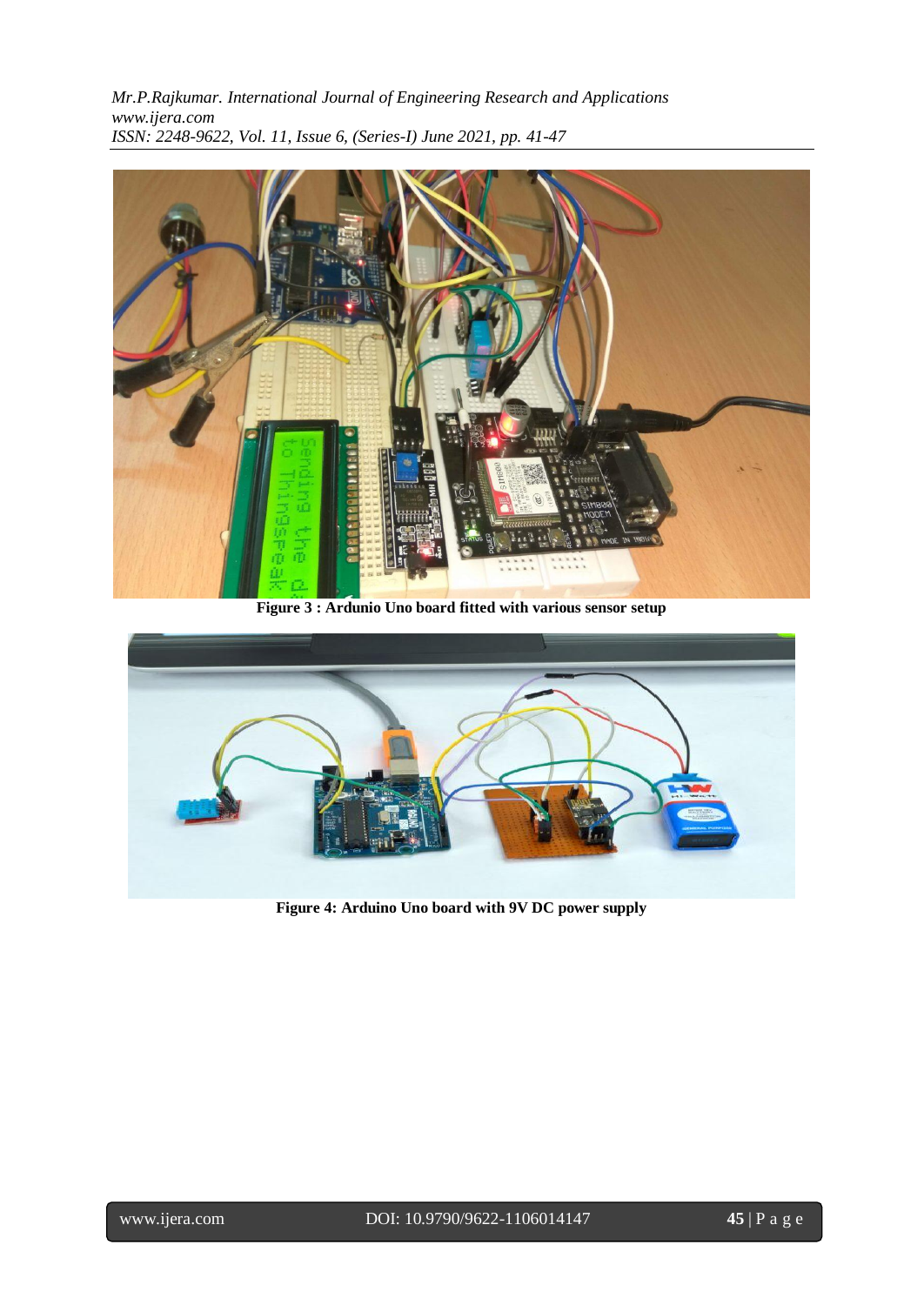

**Figure 5: Arduino Uno board with 9V DC power supply**

 From the above set up we can easily get the data from it. The parameter of temperature standard value is:(20.5-23.7) degree centigrade in winter. This temperature value is compared with temperature observed in USIC were (22-35) degree centigrade. The temperature measured was high during this period, which affects the human health. The American relative humidity standard is -RH : (30%-60%). The observed data lies between (65- 88)%. The observed humidity limit was high when compared with its American standard value. The

date on which the samples were taken particular day Dec 12, 2020(12-12-2020) at MKU campus, USIC centre. In the USIC Class room, the number of students occupied was 11 and class room area  $(16x14)m<sup>2</sup>$  with A/c provision. The CO<sub>2</sub> observed was 419 ppm, which was a high value, when compared with the  $CO<sub>2</sub>$  standard value of :(350 ppm). The sample data taken would gives information about the USIC class room status. It gives the real data for the research observer. So, we can easily establish smart class room in USIC.

#### **GRAPH DETAILS:**

The graph was drawn for table-5 values for AOI, Temperature, Humidity, and  $CO<sub>2</sub>$  parameters Value.